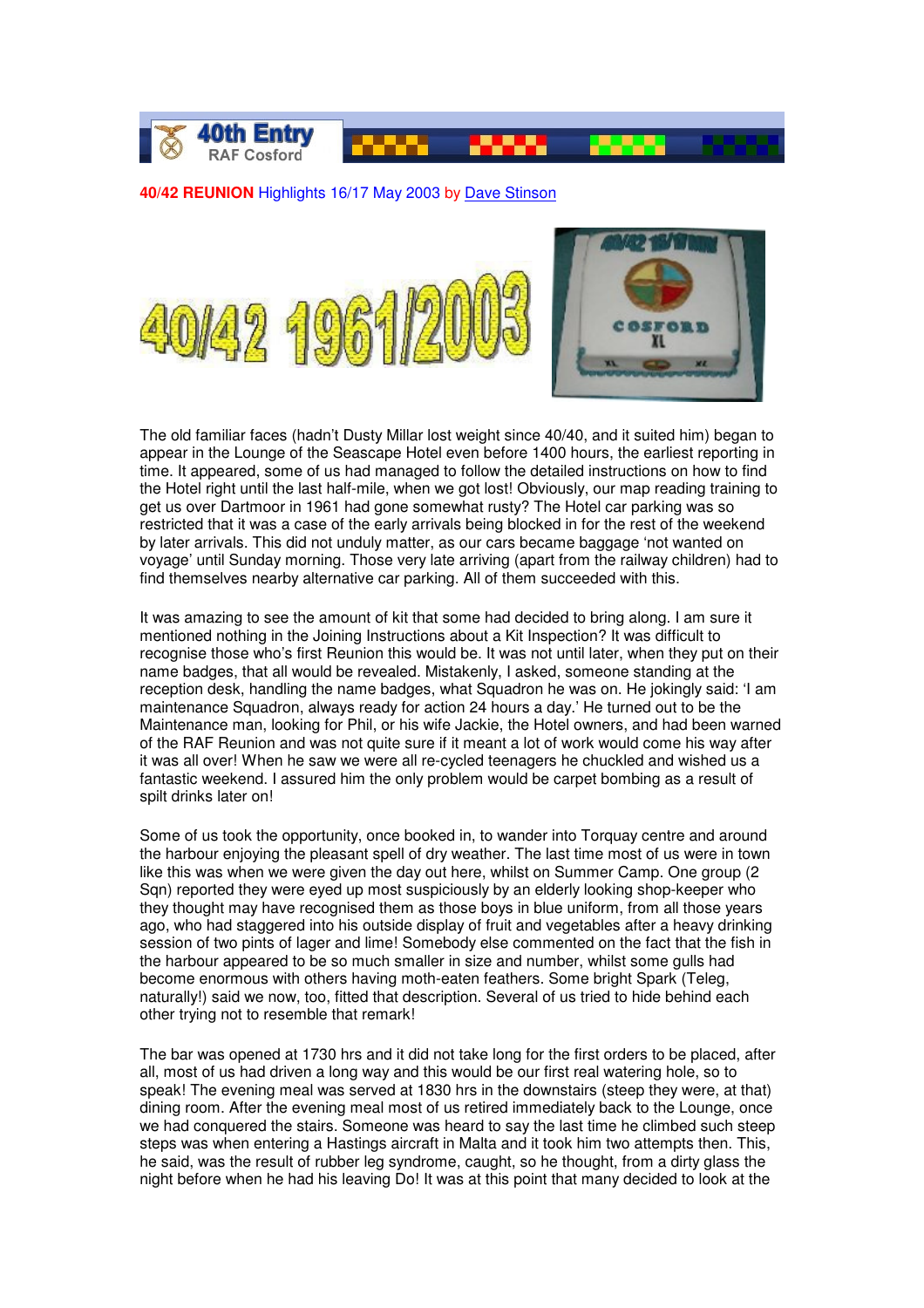memorabilia that had started to accumulate on the display table. A lone voice, from the table, was heard saying he could not find himself on the Sqn group photograph but managed to pick out his son!

Friday evening was to be an informal one and so it rightly proved. The evening entertainment started at 2030 hrs and this was provided by Black Country Man (his description) who, not only sang and played the guitar, but also told jokes and generally made fun of some of us in the room. He turned out to be the ideal choice for the evening and quickly had couples on the dance floor. Our only bedpan mechanic (Bill Avery, along with his lovely wife Janet), turned out to be - surprisingly enough, our star dancer and made Lionel Blair look quite pedestrian. It was really pleasing to see the ladies settling in fast and, of course; saying how young we lads all still looked! Seriously, it was definitely the right decision to include the ladies in our Reunions and long may that format continue. As the evening wore on Eric May kept threatening, between dances and pints, to take one of the two side drums that were on display. These drums were used by the Boy Entrant Bands and are now kept secured at Cosford. They were needed back at Cosford for a medal presentation ceremony on Monday so needed to be returned as issued. The night Porter was briefed later on, about the importance of guarding these drums through the night. Taff Winnett alleges he found the night Porter early the next morning sleeping across them! It was well after 0100 hrs when most of us (apart from those few on Light Duties, who had left earlier) finally got to our allocated bedspace, having long gone past lights out without realising it - Dear old Sergeant Jolliffe must have been turning in his grave?

Saturday morning, at breakfast, saw a few bleary-eyed lads who remembered it was a chargeable offence to miss this meal so had to parade, if only for tea, toast and some sympathy! The planned Coach trip, under its able organiser, Barry Mayne, left just after 0940 hrs and made its way slowly to Dartmoor. Bob and Sylvia Menzies followed us in their 4 wheel drive as they had brought along with them their two dogs - now made honoury canine members of the 40th Entry! Dartmoor, as we drove through it, was overcast and uninviting. This was a real contrast to when we were all last here together for our 3 day trek across it; when many of us got sunburnt and dreamt one day in the future that someone would invent sun blockers! Later, when we stopped at Princetown (with the Prison a little too close for comfort) for a refreshment break (a few headed for the nearest Pub) many echoed the thoughts, ably reflected in Dave Pottage's face, we all felt being once again on Dartmoor. Last time it was in our youth, when the world was our oyster and this time some of us have real problems getting oysters open! However, we all did have that common thread that now appears to bind us together and ensures we are still around to pour and taste the vintage wine - of course, drinking a toast to absent and departed friends from the 40th Entry.

After Princetown, we drove out to the supposed car park that we were all dropped off at to start our 3-day Dartmoor trek in 1961. There was some argument about this being the right location and some thought we had been dropped off, in our teams, at various sites. It was generally agreed, however, that this was the original assembly point for the initial briefing! It was raining when we got off the bus and the only other person to be seen around was the solitary ice cream man in his regulation issue van. Amazingly, the ice cream man turned out to be a former Cosford Boy Entrant from the 16th entry. This was verified when he said he could remember painting the entry sign on Fulton Block! A voice on the coach thought we should be entitled to free ice creams, another said, as we were the Sprogg entry, he would probably want us to sell his ice creams whilst he took a kip in the back of the van.

After this, we made our way to Plymouth City and stopped at the Barbican (harbour area where the old sailing ships tied up and the Pilgrim Fathers left on the Mayflower for America) for a couple of hours. Some decided to look at the local shops or walk further afield. Others quickly found the nearest pub to retire to and enjoy a drink and something to eat. In no time at all, we were all back on the coach for the final leg of the journey back to Torquay. John Cunningham thought, for a while, that Brian Peacock had missed the coach but was soon sighted in Bob Menzies 4-Wheeler. Evidently, he had suffered from Coach sickness on the outward journey, we later learnt. Sadly, we skirted around Newton Ferrers as the roads down to it were said to be most unsuitable for coaches. We slowly made our way back to Base with